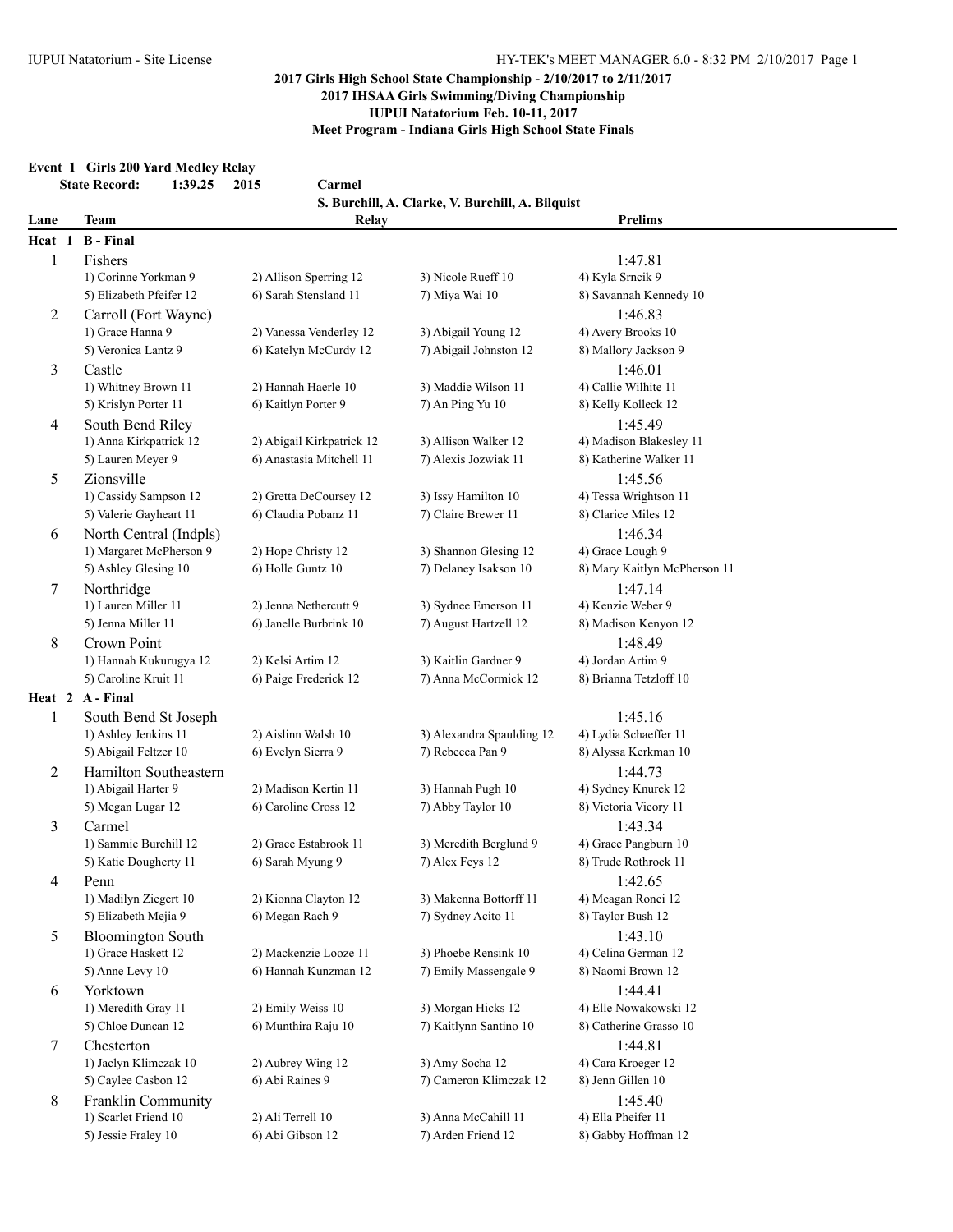### **Alternates... (Event 1 Girls 200 Yard Medley Relay)**

| <b>Bloomington North</b> |                      |                      | 1:48.86                   |
|--------------------------|----------------------|----------------------|---------------------------|
| 1) Melinda Wang 10       | 2) Emma Mohn 11      | 3) Sonia Rista 12    | 4) Alicia DeMars 12       |
| 5) Ryan Paquette 11      | 6) Anna Kindred 12   | 7) Teva Tabbal 9     | 8) Emmy Bright 11         |
| Concord                  |                      |                      | 1.4924                    |
| 1) Alexandrea Beer 11    | 2) Olivia Trout 10   | 3) Jillian Dawson 10 | 4) Maddisen Lantz 11      |
| 5) MaKayla Miller 10     | 6) Theresa Lietzan 9 | 7) April Ordonez 11  | 8) Gabriella Sponseller 9 |
|                          |                      |                      |                           |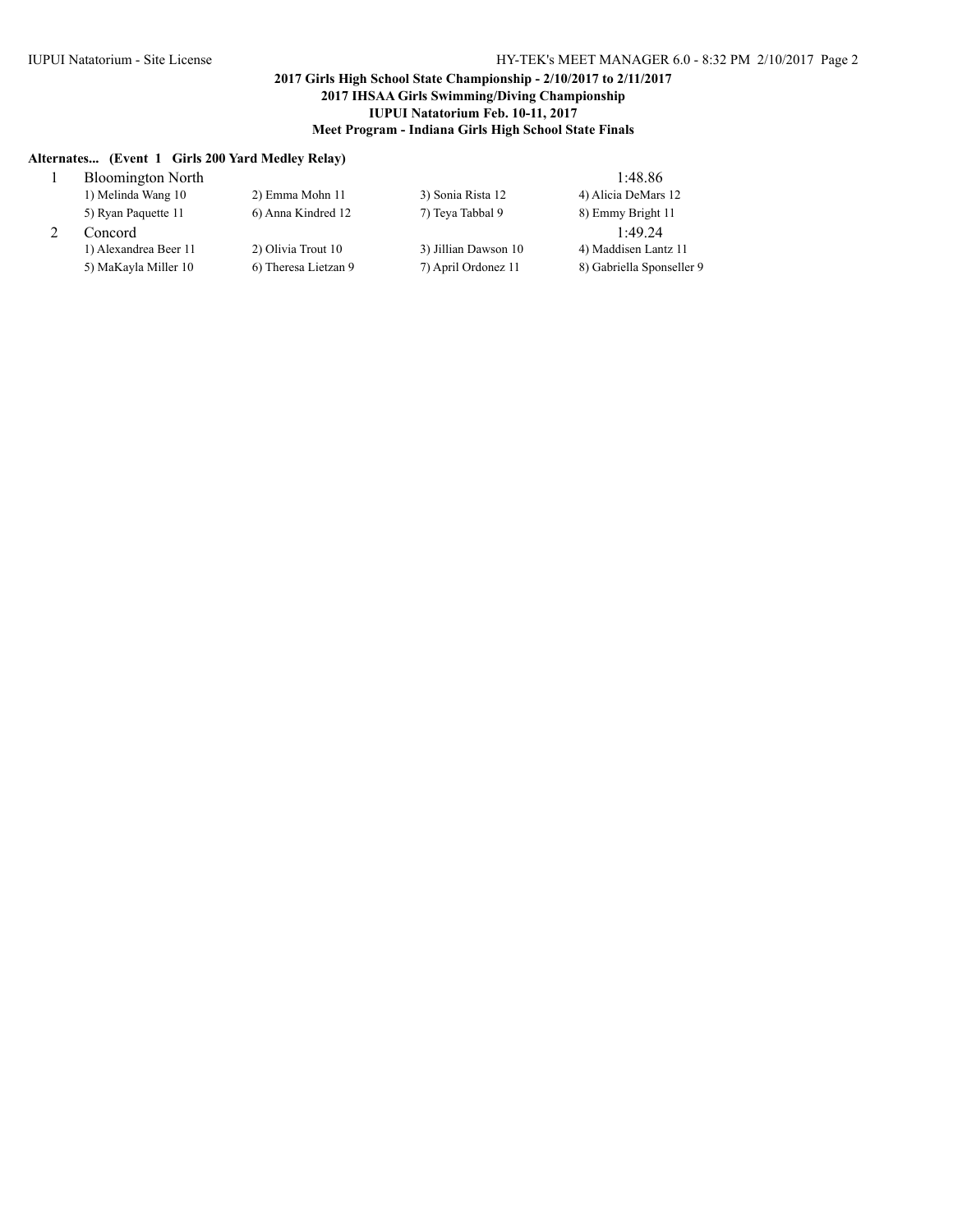# **Event 2 Girls 200 Yard Freestyle**

|                   | $E$ vent $E$ unis $E_{\rm UV}$ faru freestyle |                              |                |  |  |
|-------------------|-----------------------------------------------|------------------------------|----------------|--|--|
|                   | <b>State Record:</b><br>1:45.09<br>2015       | <b>Claire Adams, Carmel</b>  |                |  |  |
| Lane              | Name                                          | Year School                  | <b>Prelims</b> |  |  |
| Heat 1            | <b>B</b> - Final                              |                              |                |  |  |
| 1                 | Morgan Booth                                  | 10 Fishers                   | 1:52.48        |  |  |
| 2                 | Rachel Walker                                 | Jeffersonville<br>11         | 1:51.94        |  |  |
| 3                 | Kay Foley                                     | Munster<br>10                | 1:51.37        |  |  |
| 4                 | Kathleen Hanley                               | North Central (Indpls)<br>12 | 1:51.01        |  |  |
| 5                 | Morgan Grout                                  | Carmel<br>12                 | 1:51.04        |  |  |
| 6                 | Katie Hughes                                  | Northridge<br>12             | 1:51.79        |  |  |
| 7                 | <b>Belle Hinshaw</b>                          | 9 Brebeuf Jesuit Preparatory | 1:52.42        |  |  |
| 8                 | Jacklyn Bontrager                             | Valparaiso<br>10             | 1:53.07        |  |  |
|                   | Heat 2 A-Final                                |                              |                |  |  |
| 1                 | Lauryn Kallay                                 | Chesterton<br>11             | 1:50.91        |  |  |
| 2                 | Megan Johnson                                 | Homestead<br>12              | 1:49.76        |  |  |
| 3                 | Lauryn Parrish                                | Fishers<br>12                | 1:48.80        |  |  |
| 4                 | Emma Nordin                                   | Carmel<br>12                 | 1:47.88        |  |  |
| 5.                | Trude Rothrock                                | Carmel<br>11                 | 1:48.55        |  |  |
| 6                 | Carla Gildersleeve                            | 10 Franklin Community        | 1:49.51        |  |  |
| 7                 | Jaclyn Klimczak                               | Chesterton<br>10             | 1:50.81        |  |  |
| 8                 | Paige Miller                                  | Wawasee<br>12                | 1:50.95        |  |  |
| <b>Alternates</b> |                                               |                              |                |  |  |
| 1                 | Rachel Sabotin                                | 9 Trinity Lutheran           | 1:53.10        |  |  |
| 2                 | Kayla Molnar                                  | 12 Penn                      | 1:53.74        |  |  |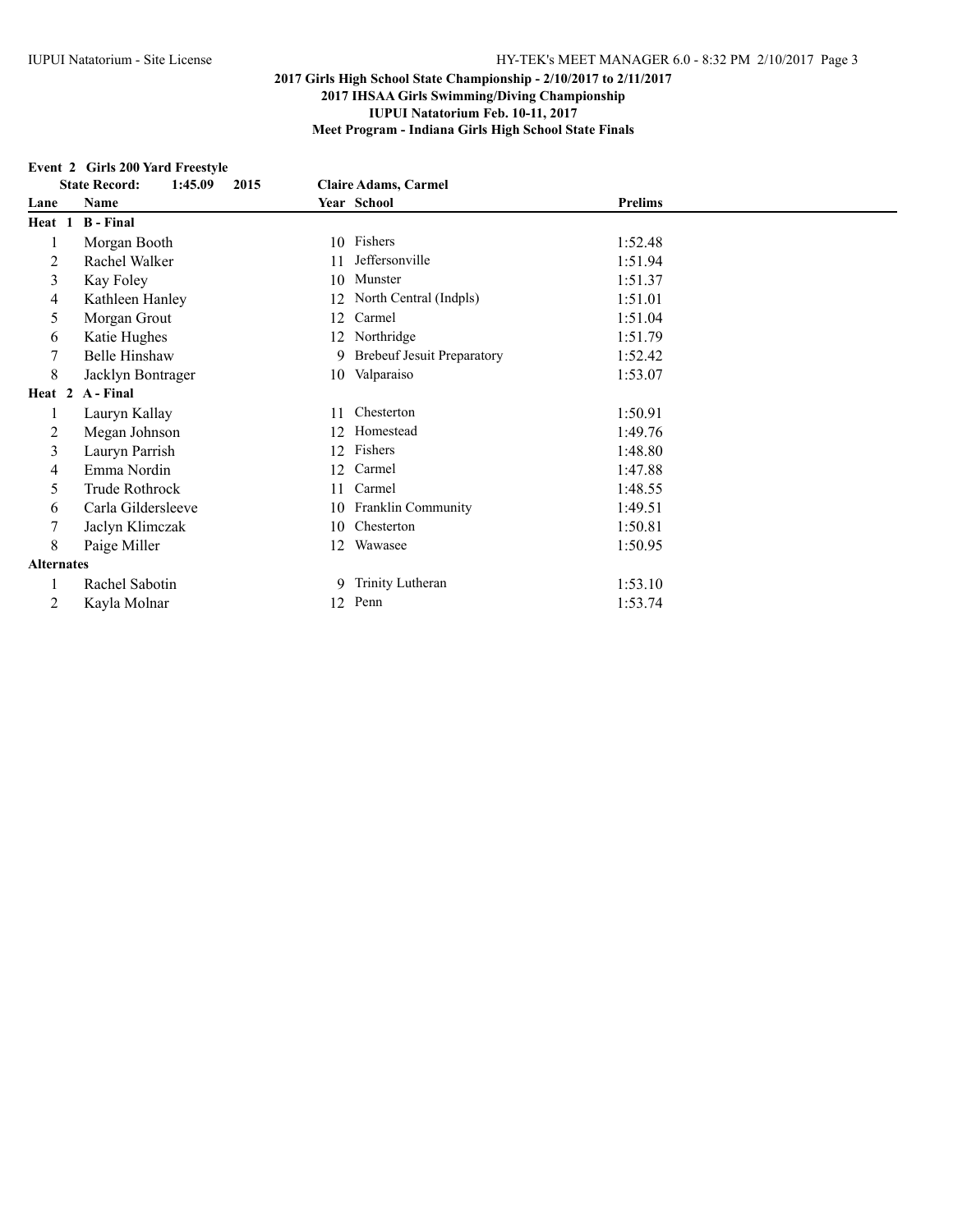#### **Event 3 Girls 200 Yard IM**

|                   | вусие за синя до тата пу                |                                |                |
|-------------------|-----------------------------------------|--------------------------------|----------------|
|                   | 1:56.87<br><b>State Record:</b><br>2008 | Michelle McKeehan, C. Grove    |                |
| Lane              | Name                                    | Year School                    | <b>Prelims</b> |
| Heat 1            | <b>B</b> - Final                        |                                |                |
|                   | Emma Gillespie                          | 9 Fishers                      | 2:06.72        |
| 2                 | Aislinn Walsh                           | South Bend St Joseph<br>10     | 2:05.11        |
| 3                 | Mallory Jackson                         | Carroll (Fort Wayne)<br>9      | 2:03.59        |
| 4                 | Sydnee Emerson                          | Northridge<br>11               | 2:02.91        |
| 5                 | Katie Dougherty                         | Carmel<br>11                   | 2:03.22        |
| 6                 | Gretta DeCoursey                        | Zionsville<br>12               | 2:05.06        |
| 7                 | Ali Terrell                             | Franklin Community<br>10       | 2:06.21        |
| 8                 | Lydia Tierney                           | Mt. Vernon (Fortville)<br>11   | 2:06.85        |
| Heat 2            | A - Final                               |                                |                |
|                   | <b>Emily Weiss</b>                      | 10 Yorktown                    | 2:02.60        |
| 2                 | Kelly Pash                              | Carmel<br>10                   | 2:01.31        |
| 3                 | Mackenzie Looze                         | <b>Bloomington South</b><br>11 | 2:00.43        |
| 4                 | Hannah Kukurugya                        | Crown Point<br>12              | 1:57.99        |
| 5                 | Sammie Burchill                         | Carmel<br>12                   | 1:59.35        |
| 6                 | Cara Kroeger                            | Chesterton<br>12               | 2:01.07        |
| 7                 | Abigail Kirkpatrick                     | South Bend Riley<br>12         | 2:02.01        |
| $\,8\,$           | Natalie Myers                           | Avon<br>12                     | 2:02.80        |
| <b>Alternates</b> |                                         |                                |                |
|                   | Jordyn Polderman                        | Fort Wayne Snider<br>12        | 2:07.09        |
| 2                 | Corinne Yorkman                         | 9 Fishers                      | 2:07.32        |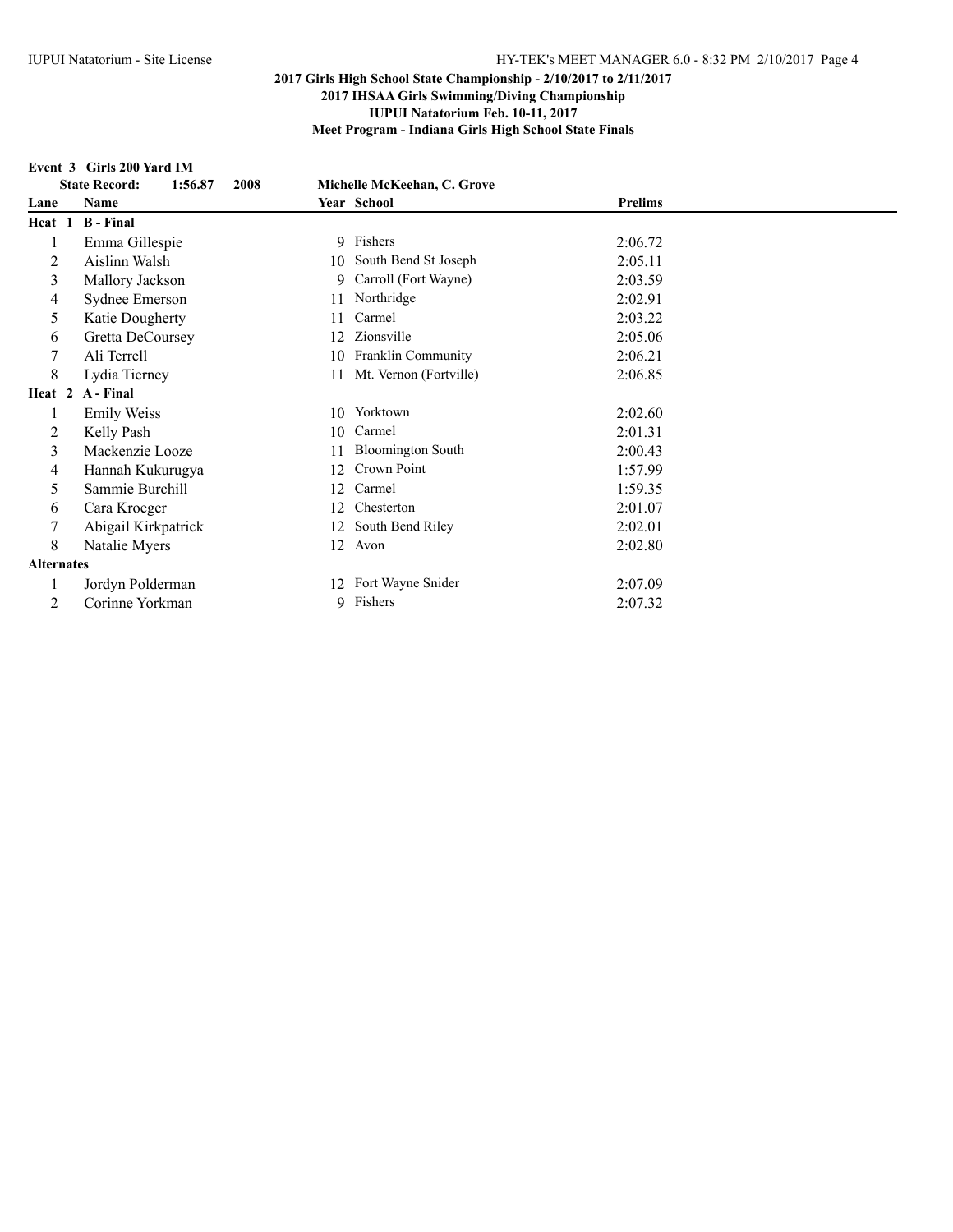# **Event 4 Girls 50 Yard Freestyle**

|                   | $E$ vene $\tau$ unis sv faru fieesevic |                                |                |
|-------------------|----------------------------------------|--------------------------------|----------------|
|                   | 22.15<br>2014<br><b>State Record:</b>  | <b>Amy Bilguist, Carmel</b>    |                |
| Lane              | Name                                   | Year School                    | <b>Prelims</b> |
| Heat 1            | <b>B</b> - Final                       |                                |                |
|                   | Sydney Knurek                          | Hamilton Southeastern<br>12    | 23.90          |
| 2                 | Rachel Schiffli                        | Franklin Central<br>10         | 23.85          |
| 3                 | Celina German                          | <b>Bloomington South</b><br>12 | 23.72          |
| 4                 | <b>Emily Barnes</b>                    | Hamilton Southeastern<br>11    | 23.65          |
| 5                 | Andrea Hanas                           | Chesterton<br>12               | 23.69          |
| 6                 | Amilia Nusbaum                         | Fishers<br>11                  | 23.81          |
|                   | Rachel Young                           | Carmel<br>10                   | 23.85          |
| 8                 | Alyssa Conley                          | Carmel                         | 23.93          |
| Heat 2            | A - Final                              |                                |                |
|                   | Brenna Morgan                          | Warsaw Community<br>12         | 23.65          |
| 2                 | Madilyn Ziegert                        | Penn<br>10                     | 23.57          |
| 3                 | Elizabeth Broshears                    | Evansville Reitz Memorial<br>9 | 23.42          |
| 4                 | Grace Haskett                          | <b>Bloomington South</b><br>12 | 22.68          |
| 5                 | Tessa Wrightson                        | Zionsville                     | 23.32          |
| 6                 | Grace Pangburn                         | Carmel<br>10                   | 23.52          |
| 7                 | Abigail Johnston                       | Carroll (Fort Wayne)<br>12     | 23.58          |
| 8                 | Madison Blakesley                      | South Bend Riley<br>11         | 23.65          |
| <b>Alternates</b> |                                        |                                |                |
|                   | Mary Kaitlyn McPherson                 | North Central (Indpls)<br>11   | 23.99          |
| 2                 | <b>Shannon Glesing</b>                 | 12 North Central (Indpls)      | 24.04          |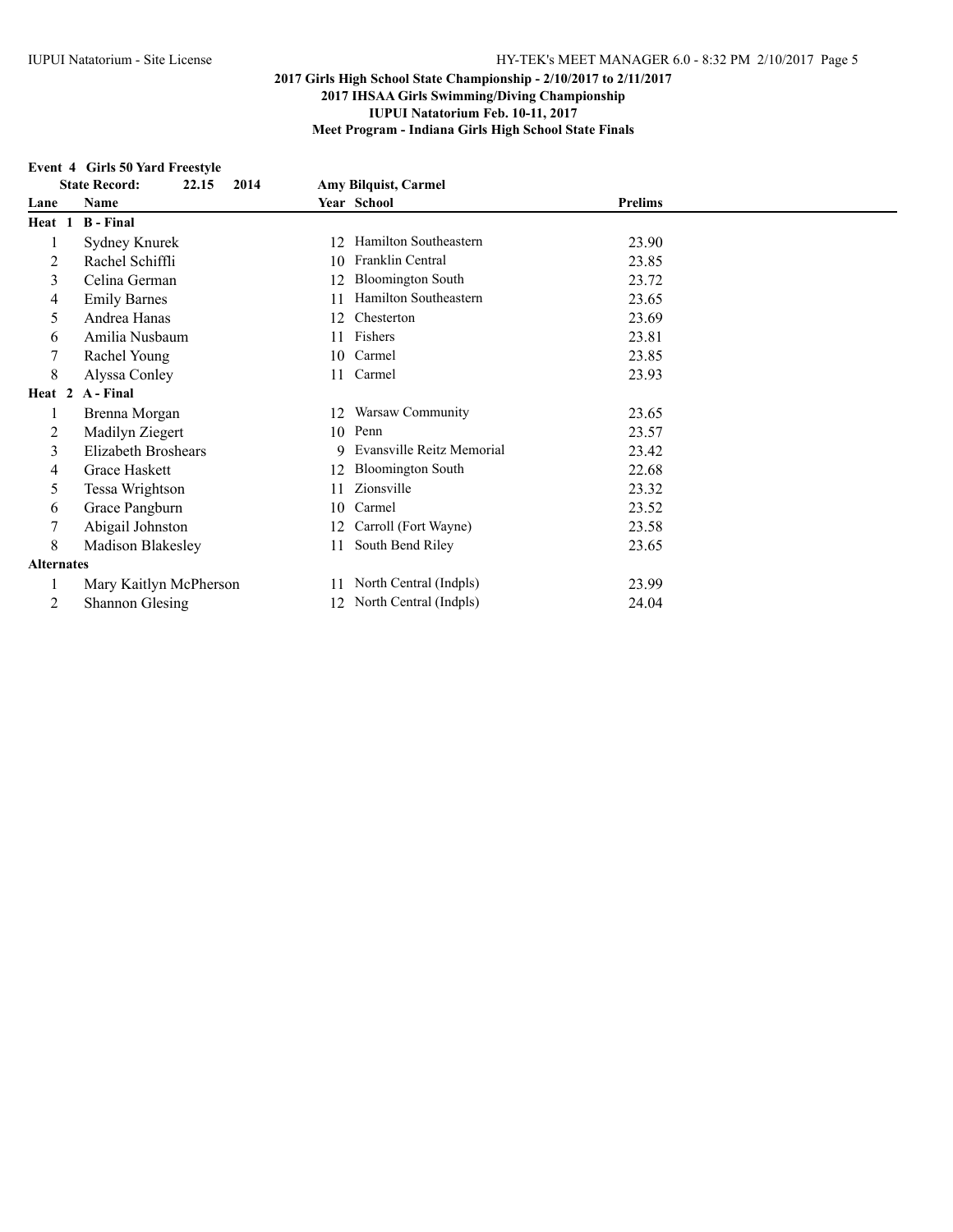### **Event 6 Girls 100 Yard Butterfly**

|                   | <b>State Record:</b><br>2016<br>51.79 | <b>Veronica Burchill, Carmel</b> |                |
|-------------------|---------------------------------------|----------------------------------|----------------|
| Lane              | Name                                  | Year School                      | <b>Prelims</b> |
| Heat 1            | <b>B</b> - Final                      |                                  |                |
|                   | Morgan Hicks                          | Yorktown<br>12                   | 56.89          |
| 2                 | Morgan Grout                          | Carmel<br>12                     | 56.66          |
| 3                 | Makenna Bottorff                      | Penn<br>11                       | 56.53          |
| 4                 | Sydnee Emerson                        | Northridge<br>11                 | 56.20          |
| 5                 | Abigail Young                         | Carroll (Fort Wayne)<br>12       | 56.22          |
| 6                 | Lydia Tierney                         | Mt. Vernon (Fortville)<br>11     | 56.66          |
|                   | Nicole Rueff                          | Fishers<br>10                    | 56.86          |
| 8                 | <b>Sydney Dygert</b>                  | <b>Elkhart Central</b><br>10     | 57.17          |
| Heat 2            | A - Final                             |                                  |                |
|                   | Elizabeth Broshears                   | 9 Evansville Reitz Memorial      | 55.81          |
| 2                 | Caroline Schultz                      | Carmel<br>12                     | 55.23          |
| 3                 | Carla Gildersleeve                    | <b>Franklin Community</b><br>10  | 54.70          |
| 4                 | Hannah Kukurugya                      | Crown Point<br>12                | 53.26          |
| 5                 | Trude Rothrock                        | Carmel<br>11                     | 54.62          |
| 6                 | Abigail Johnston                      | Carroll (Fort Wayne)<br>12       | 55.15          |
|                   | Hannah Pugh                           | Hamilton Southeastern<br>10      | 55.27          |
| 8                 | Amy Socha                             | Chesterton<br>12                 | 56.09          |
| <b>Alternates</b> |                                       |                                  |                |
|                   | <b>Taylor Bush</b>                    | Penn<br>12                       | 57.20          |
| 2                 | Elizabeth Pfeifer                     | Fishers<br>12                    | 57.33          |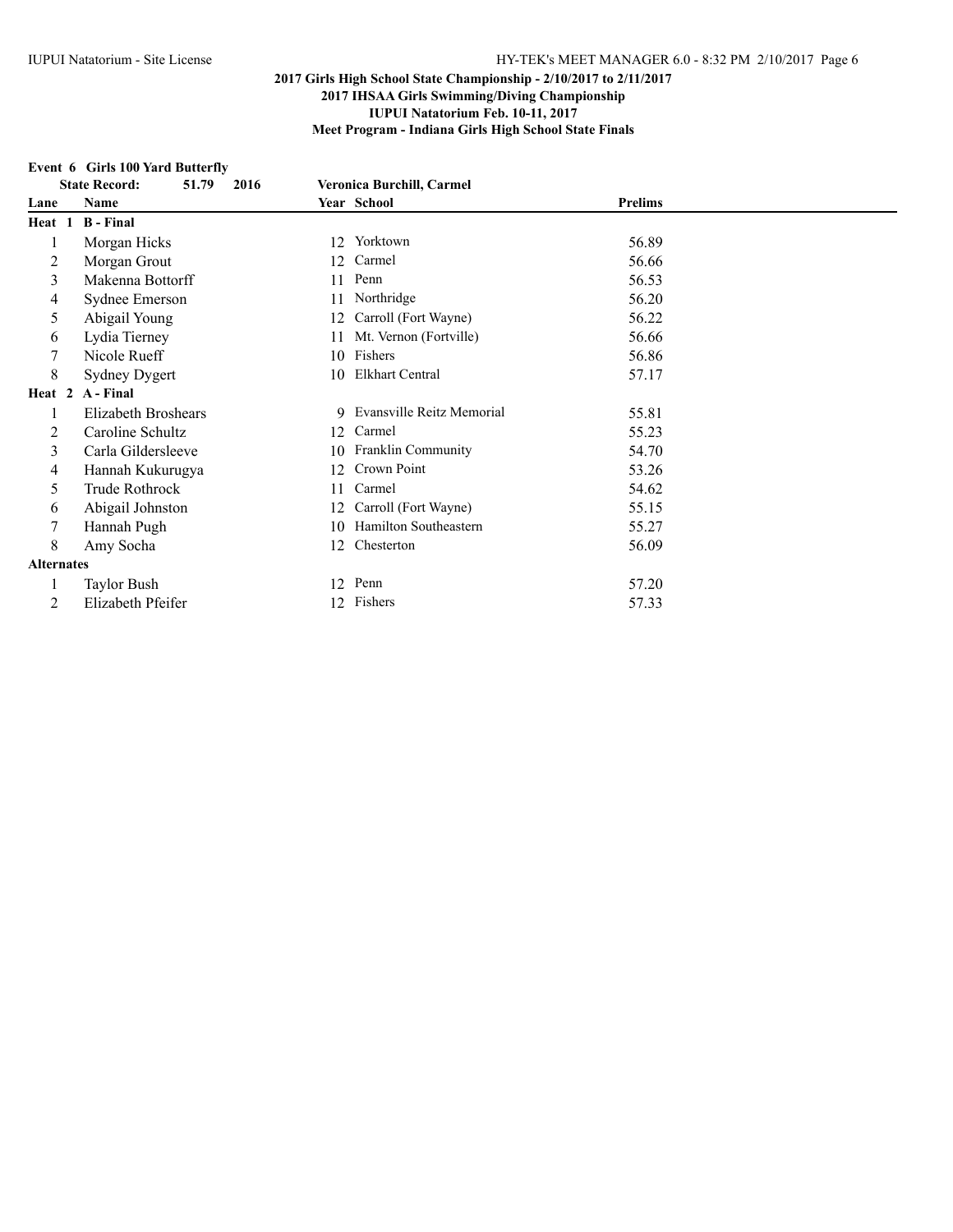### **Event 7 Girls 100 Yard Freestyle**

| EVERT / GRIS TOO TATU FICESIVIC |                                       |                             |
|---------------------------------|---------------------------------------|-----------------------------|
|                                 |                                       |                             |
| Name                            | Year School                           | <b>Prelims</b>              |
| <b>B</b> - Final<br>Heat 1      |                                       |                             |
| Belle Hinshaw                   | 9 Brebeuf Jesuit Preparatory          | 52.29                       |
| Amilia Nusbaum                  | Fishers<br>11                         | 52.11                       |
| Rachel Young                    | Carmel<br>10                          | 52.01                       |
| Andrea Hanas                    | Chesterton<br>12                      | 51.92                       |
| Kathleen Hanley                 | North Central (Indpls)<br>12          | 51.94                       |
| Megan Wimmer                    | Munster<br>12                         | 52.08                       |
| Jordyn Polderman                | Fort Wayne Snider<br>12               | 52.19                       |
| Ella Pheifer                    | Franklin Community<br>11              | 52.36                       |
| Heat 2 A-Final                  |                                       |                             |
| Whitney Brown                   | Castle<br>11                          | 51.77                       |
| Brenna Morgan                   | Warsaw Community<br>12                | 51.36                       |
| Natalie Myers                   | Avon<br>12                            | 50.90                       |
| Kelly Pash                      | Carmel<br>10                          | 49.17                       |
| Megan Johnson                   | Homestead<br>12                       | 50.80                       |
| Lauryn Parrish                  | Fishers<br>12                         | 51.12                       |
| Meagan Ronci                    | Penn<br>12                            | 51.53                       |
| Celina German                   | <b>Bloomington South</b><br>12        | 51.79                       |
| <b>Alternates</b>               |                                       |                             |
| Darby Coles                     | Columbus North<br>12                  | 52.40                       |
| Gracie Saulman                  | 10 Corydon Central                    | 52.45                       |
|                                 | <b>State Record:</b><br>48.36<br>2015 | <b>Amy Bilguist, Carmel</b> |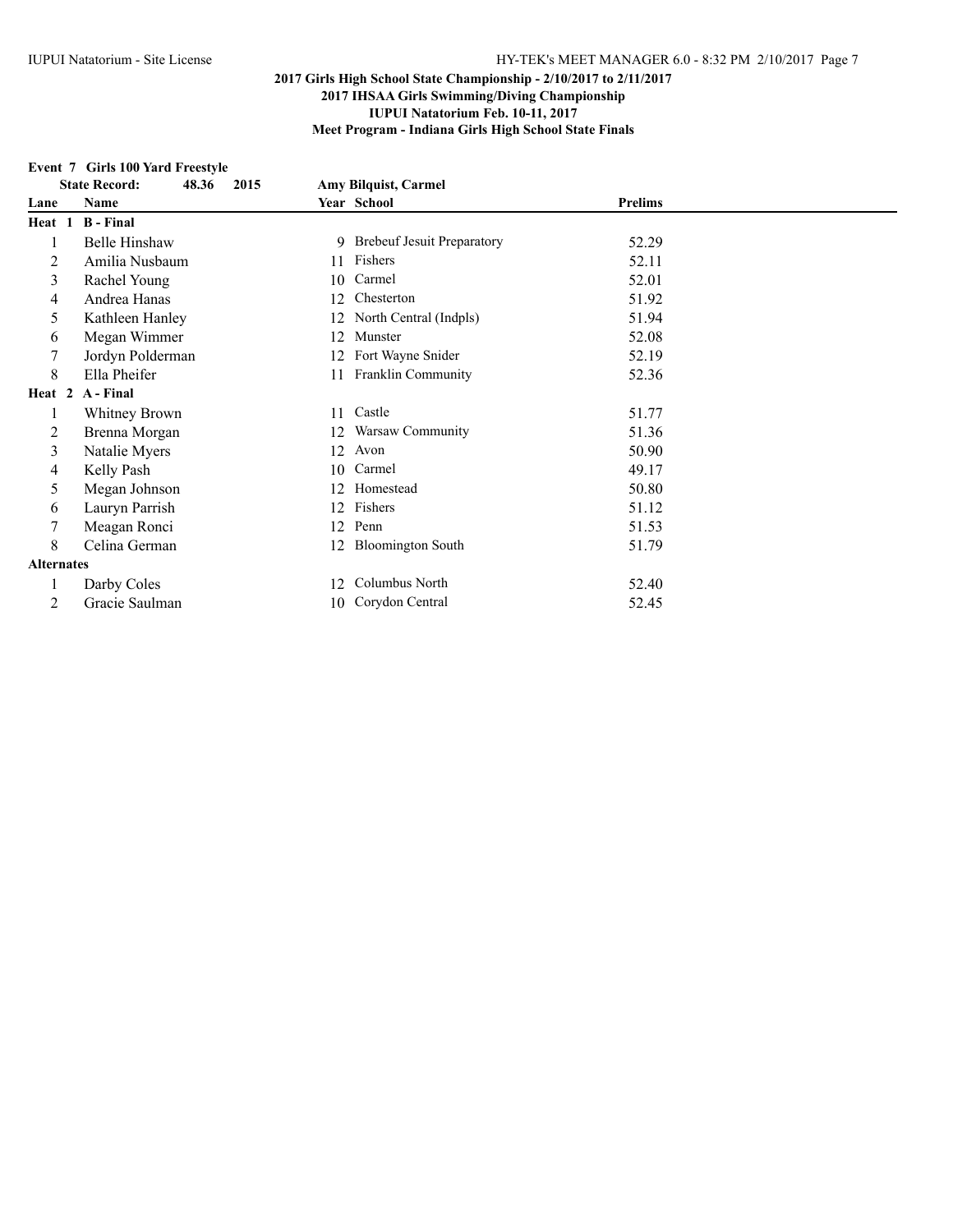## **Event 8 Girls 500 Yard Freestyle**

|                   | EVENT O GINS 500 TAIG FICESTIVE         |                                 |                |  |  |
|-------------------|-----------------------------------------|---------------------------------|----------------|--|--|
|                   | 4:45.15<br>2015<br><b>State Record:</b> | <b>Emma Nordin, Carmel</b>      |                |  |  |
| Lane              | Name                                    | Year School                     | <b>Prelims</b> |  |  |
| Heat 1            | <b>B</b> - Final                        |                                 |                |  |  |
|                   | Kay Foley                               | 10 Munster                      | 5:04.09        |  |  |
| 2                 | Kayla Molnar                            | Penn<br>12                      | 5:02.68        |  |  |
| 3                 | Rachel Sabotin                          | Trinity Lutheran<br>9           | 5:00.75        |  |  |
| 4                 | Amy Socha                               | Chesterton<br>12                | 4:59.99        |  |  |
| 5                 | Mackenzie Looze                         | <b>Bloomington South</b><br>11  | 5:00.40        |  |  |
| 6                 | Morgan Miller                           | Carmel<br>12                    | 5:01.71        |  |  |
| 7                 | Abigail Jahns                           | 9 Fishers                       | 5:03.98        |  |  |
| 8                 | Jessie Fraley                           | <b>Franklin Community</b><br>10 | 5:04.62        |  |  |
| Heat 2            | A - Final                               |                                 |                |  |  |
|                   | Paige Miller                            | Wawasee<br>12                   | 4:57.78        |  |  |
| 2                 | Rachel Walker                           | Jeffersonville<br>11            | 4:56.78        |  |  |
| 3                 | Samantha Hietpas                        | Fishers<br>10                   | 4:55.84        |  |  |
| 4                 | Emma Nordin                             | Carmel<br>12                    | 4:46.98        |  |  |
| 5                 | Lauryn Kallay                           | Chesterton<br>11                | 4:55.29        |  |  |
| 6                 | Katie Dougherty                         | Carmel<br>11                    | 4:56.41        |  |  |
| 7                 | Katie Hughes                            | 12 Northridge                   | 4:57.63        |  |  |
| 8                 | Morgan Booth                            | 10 Fishers                      | 4:58.26        |  |  |
| <b>Alternates</b> |                                         |                                 |                |  |  |
|                   | Katie Craig                             | Chesterton<br>11                | 5:04.64        |  |  |
| 2                 | Delaney Isakson                         | 10 North Central (Indpls)       | 5:05.24        |  |  |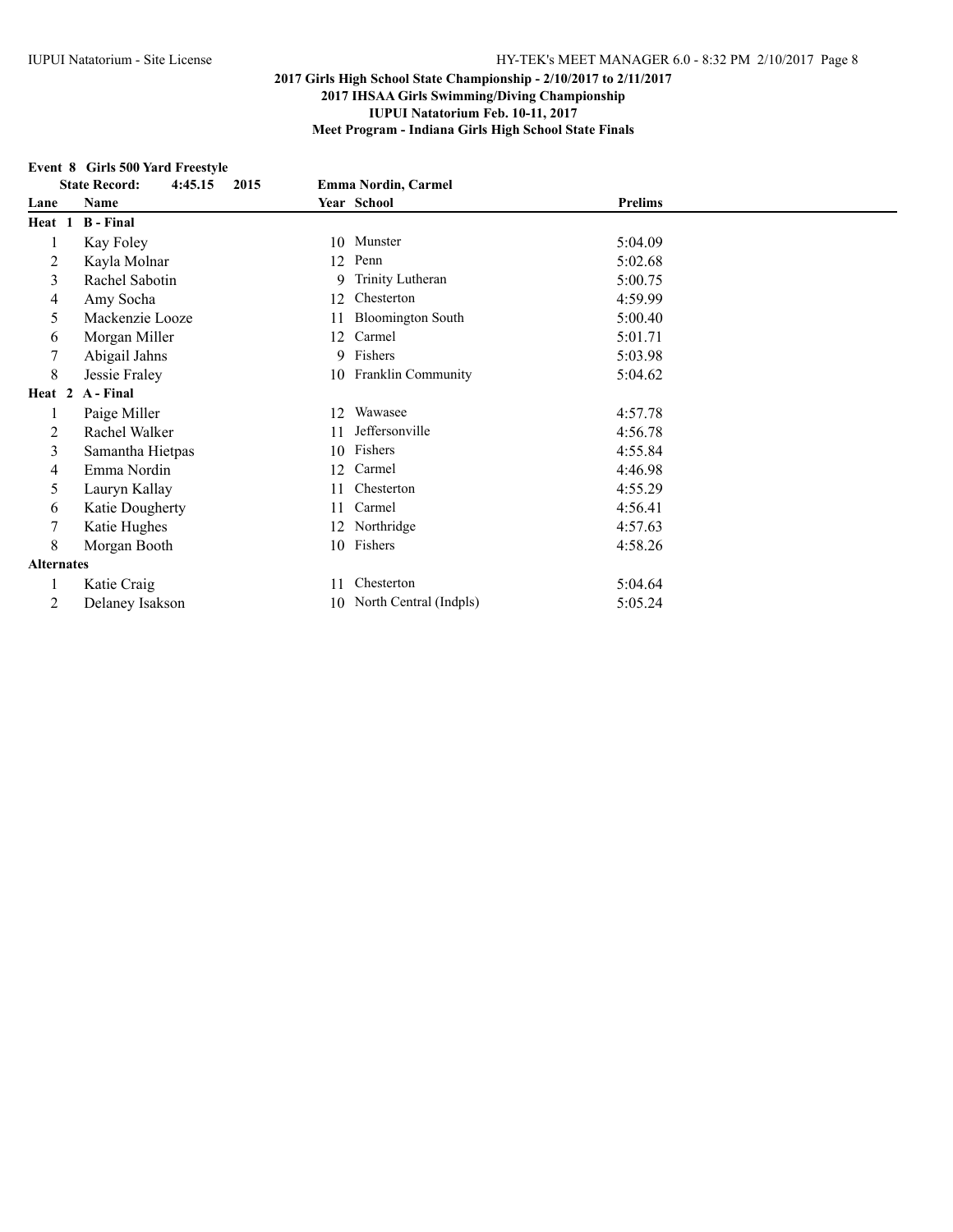### **Event 9 Girls 200 Yard Freestyle Relay**

|        | <b>State Record:</b><br>1:30.72<br>2015<br>Carmel |                           |                                             |                           |  |
|--------|---------------------------------------------------|---------------------------|---------------------------------------------|---------------------------|--|
|        |                                                   |                           | T. Rothrock, C. Adams, K.Smith, V. Burchill |                           |  |
| Lane   | <b>Team</b>                                       | Relay                     |                                             | <b>Prelims</b>            |  |
| Heat 1 | <b>B</b> - Final                                  |                           |                                             |                           |  |
| 1      | Evansville Reitz Memorial                         |                           |                                             | 1:37.81                   |  |
|        | 1) Meg Tharp 12                                   | 2) Amy Goris 11           | 3) Mia Miller 12                            | 4) Elizabeth Broshears 9  |  |
|        | 5) Addie Schnautz 10                              | 6) Izzy Haseman 9         | 7) Ellie Schnautz 12                        | 8) Anna McCoy 9           |  |
| 2      | <b>Bloomington North</b>                          |                           |                                             | 1:37.71                   |  |
|        | 1) Melinda Wang 10                                | 2) Emma Mohn 11           | 3) Emmy Bright 11                           | 4) Alicia DeMars 12       |  |
|        | 5) Teya Tabbal 9                                  | 6) Sonia Rista 12         | 7) Anna Kindred 12                          | 8) Ryan Paquette 11       |  |
| 3      | Hamilton Southeastern                             |                           |                                             | 1:36.96                   |  |
|        | 1) Emily Barnes 11                                | 2) Sydney Knurek 12       | 3) Abby Taylor 10                           | 4) Katie Mueller 10       |  |
|        | 5) Bri Saple 9                                    | 6) Hannah Ballard 12      | 7) Hannah Taylor 12                         | 8) Meghan Cleckner 10     |  |
| 4      | Crown Point                                       |                           |                                             | 1:36.86                   |  |
|        | 1) Anna McCormick 12                              | 2) Kelsi Artim 12         | 3) Hannah Kukurugya 12                      | 4) Jordan Artim 9         |  |
|        | 5) Caroline Kruit 11                              | 6) Kaitlin Gardner 9      | 7) Rebekah Letcher 10                       | 8) Sydney Johnson 12      |  |
| 5      | South Bend St Joseph                              |                           |                                             | 1:36.91                   |  |
|        | 1) Aislinn Walsh 10                               | 2) Ashley Jenkins 11      | 3) Clare Jachim 9                           | 4) Lydia Schaeffer 11     |  |
|        | 5) Katelyn James 11                               | 6) Margaret Barrett 10    | 7) Abigail Feltzer 10                       | 8) Alexandra Spaulding 12 |  |
| 6      | Castle                                            |                           |                                             | 1:37.43                   |  |
|        | 1) Maddie Wilson 11                               | 2) Kaitlyn Porter 9       | 3) Krislyn Porter 11                        | 4) Callie Wilhite 11      |  |
|        | 5) Sophie Treski 11                               | 6) Kelly Kolleck 12       |                                             |                           |  |
| 7      | South Bend Riley                                  |                           |                                             | 1:37.75                   |  |
|        | 1) Anna Kirkpatrick 12                            | 2) Abigail Kirkpatrick 12 | 3) Allison Walker 12                        | 4) Madison Blakesley 11   |  |
|        | 5) McKenna Mast 10                                | 6) Hannah Oross 11        | 7) Alexis Jozwiak 11                        | 8) Katherine Walker 11    |  |
| 8      | Oak Hill                                          |                           |                                             | 1:38.12                   |  |
|        | 1) Olivia Smith 11                                | 2) Kinsey Price 10        | 3) Khloe Price 10                           | 4) Emma Travis 12         |  |
|        | 5) Tori Templin 11                                | 6) Leslie Tibbets 11      | 7) Maggi Austin 11                          | 8) Lizzie Wood 10         |  |
|        | Heat 2 A-Final                                    |                           |                                             |                           |  |
| 1      | Northridge                                        |                           |                                             | 1:36.38                   |  |
|        | 1) Lauren Miller 11                               | 2) Kenzie Weber 9         | 3) Jenna Nethercutt 9                       | 4) Katie Hughes 12        |  |
|        | 5) Sydnee Emerson 11                              | 6) Caitlin Clark 9        | 7) Jenna Miller 11                          | 8) Jocelyn Burbrink 11    |  |
| 2      | Carroll (Fort Wayne)                              |                           |                                             | 1:35.68                   |  |
|        | 1) Abigail Johnston 12                            | 2) Abigail Young 12       | 3) Grace Hanna 9                            | 4) Mallory Jackson 9      |  |
|        | 5) Veronica Lantz 9                               | 6) Avery Brooks 10        | 7) Vanessa Venderley 12                     | 8) Mya VanderHagen 9      |  |
| 3      | North Central (Indpls)                            |                           |                                             | 1:35.22                   |  |
|        | 1) Mary Kaitlyn McPherson 11                      | 2) Shannon Glesing 12     | 3) Hope Christy 12                          | 4) Kathleen Hanley 12     |  |
|        | 5) Grace Lough 9                                  | 6) Emma Taylor 12         | 7) Sophie Beck 11                           | 8) Claudia Buddenbaum 9   |  |
| 4      | Carmel                                            |                           |                                             | 1:34.52                   |  |
|        | 1) Alyssa Conley 11                               | 2) Avery Williams 9       | 3) Rachel Young 10                          | 4) Kelly Pash 10          |  |
|        | 5) Grace Pangburn 10                              | 6) Emma Nordin 12         | 7) Samantha Waples 11                       | 8) Ellie Kight 12         |  |
| 5      | Penn                                              |                           |                                             | 1:35.09                   |  |
|        | 1) Meagan Ronci 12                                | 2) Madilyn Ziegert 10     | 3) Sydney Acito 11                          | 4) Makenna Bottorff 11    |  |
|        | 5) Sophia Darr 9                                  | 6) Kionna Clayton 12      | 7) Ally Langfeldt 11                        | 8) Kayla Molnar 12        |  |
| 6      | Chesterton                                        |                           |                                             | 1:35.29                   |  |
|        | 1) Andrea Hanas 12                                | 2) Cara Kroeger 12        | 3) Cameron Klimczak 12                      | 4) Lauryn Kallay 11       |  |
|        | 5) Mackenzie Kirkham 12                           | 6) Jadah Eshenaur 10      | 7) Abi Raines 9                             | 8) Katie Craig 11         |  |
| 7      | Fishers                                           |                           |                                             | 1:35.78                   |  |
|        | 1) Amilia Nusbaum 11                              | 2) Ellen Fero 9           | 3) Kyla Srncik 9                            | 4) Lauryn Parrish 12      |  |
|        | 5) Samantha Hietpas 10                            | 6) Hannah Pratt 9         | 7) Emma Julien 9                            | 8) Miya Wai 10            |  |
| 8      | Franklin Community                                |                           |                                             | 1:36.62                   |  |
|        | 1) Scarlet Friend 10                              | 2) Abi Gibson 12          | 3) Carla Gildersleeve 10                    | 4) Ali Terrell 10         |  |

5) Sarah Hoffman 9 6) Jessie Fraley 10 7) Ella Pheifer 11 8) Gracie Bennett 10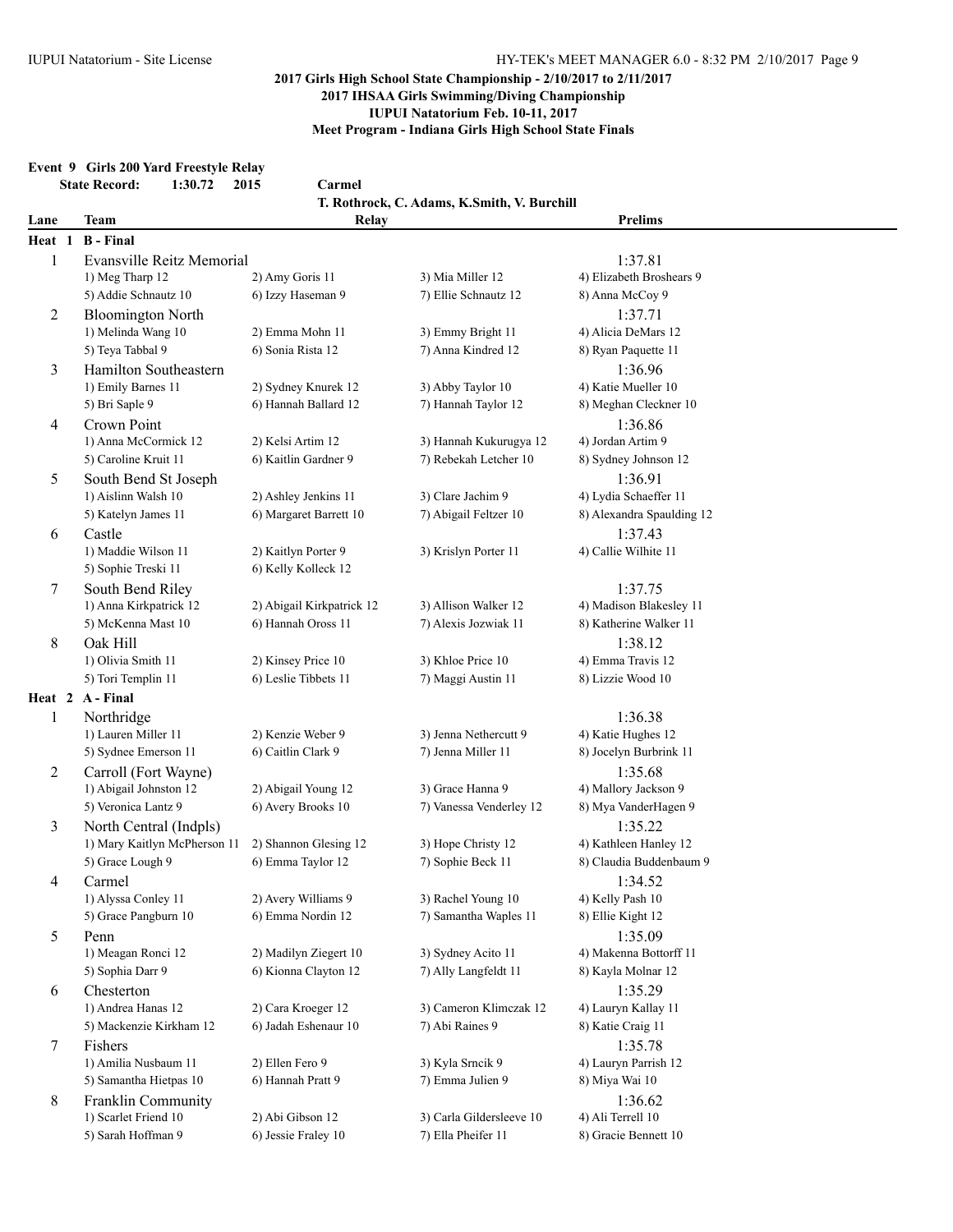### **Alternates... (Event 9 Girls 200 Yard Freestyle Relay)**

| Zionsville             |                        |                        | 1:38.55               |
|------------------------|------------------------|------------------------|-----------------------|
| 1) Cassidy Sampson 12  | 2) Valerie Gayheart 11 | 3) Anna Firebaugh 9    | 4) Claire Brewer 11   |
| 5) Gretta DeCoursey 12 | 6) Claudia Pobanz 11   | 7) Clarice Miles 12    | 8) Tessa Wrightson 11 |
| Yorktown               |                        |                        | 1:38.63               |
| 1) Morgan Hicks 12     | 2) Elle Nowakowski 12  | 3) Meredith Gray 11    | 4) Emily Weiss 10     |
| 5) Catherine Grasso 10 | 6) Munthira Raju 10    | 7) Kaitlynn Santino 10 | 8) Chloe Duncan 12    |
|                        |                        |                        |                       |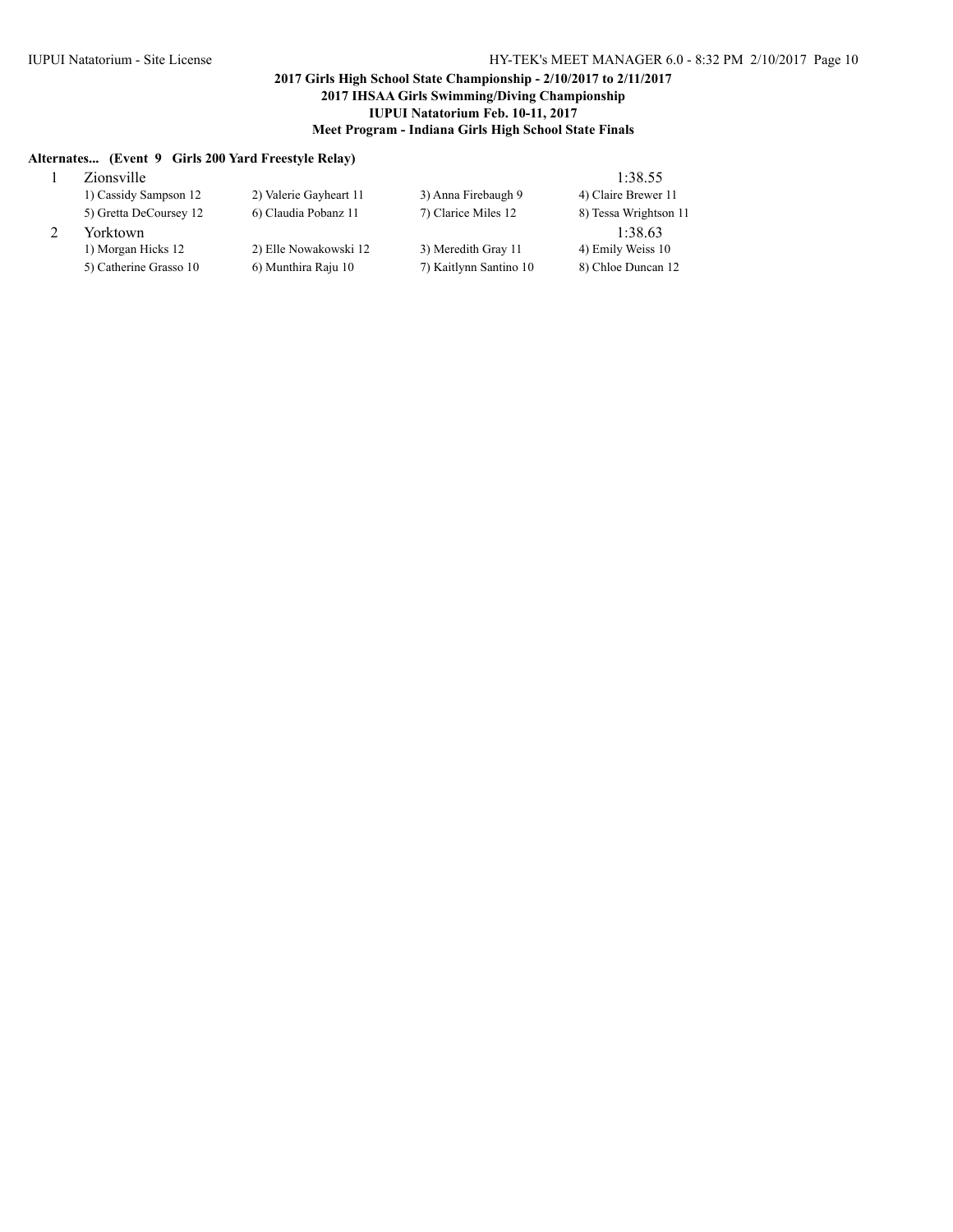#### **Event 10 Girls 100 Yard Backstroke**

|                   | <b>State Record:</b>  |                                |                |
|-------------------|-----------------------|--------------------------------|----------------|
|                   | 51.65<br>2016         | <b>Claire Adams, Carmel</b>    |                |
| Lane              | Name                  | Year School                    | <b>Prelims</b> |
| Heat 1            | <b>B</b> - Final      |                                |                |
| 1                 | Lauren Miller         | Northridge<br>11               | 57.65          |
| 2                 | <b>Brooke Atkins</b>  | Lawrence North<br>10           | 57.20          |
| 3                 | Cassidy Sampson       | Zionsville<br>12               | 56.80          |
| 4                 | Mallory Jackson       | Carroll (Fort Wayne)<br>9      | 56.15          |
| 5                 | Meredith Gray         | Yorktown<br>11                 | 56.48          |
| 6                 | <b>Taylor Conley</b>  | Carmel<br>9                    | 56.98          |
| 7                 | Jessie Fraley         | 10 Franklin Community          | 57.60          |
| 8                 | Erin Verbrugge        | Westfield<br>10                | 57.69          |
| Heat 2            | A - Final             |                                |                |
| 1                 | Whitney Brown         | Castle<br>11                   | 56.07          |
| 2                 | Jaclyn Klimczak       | Chesterton<br>10               | 55.88          |
| 3                 | Tessa Wrightson       | Zionsville<br>11               | 53.88          |
| 4                 | Grace Haskett         | <b>Bloomington South</b><br>12 | 53.81          |
| 5                 | Sammie Burchill       | Carmel<br>12                   | 53.85          |
| 6                 | Cara Kroeger          | Chesterton<br>12               | 55.81          |
| 7                 | Grace Pangburn        | Carmel<br>10                   | 55.92          |
| 8                 | Abigail Harter        | 9 Hamilton Southeastern        | 56.14          |
| <b>Alternates</b> |                       |                                |                |
|                   | <b>Scarlet Friend</b> | Franklin Community<br>10       | 57.86          |
| 2                 | Alexis Wilhoit        | <b>Indian Creek</b><br>10      | 58.04          |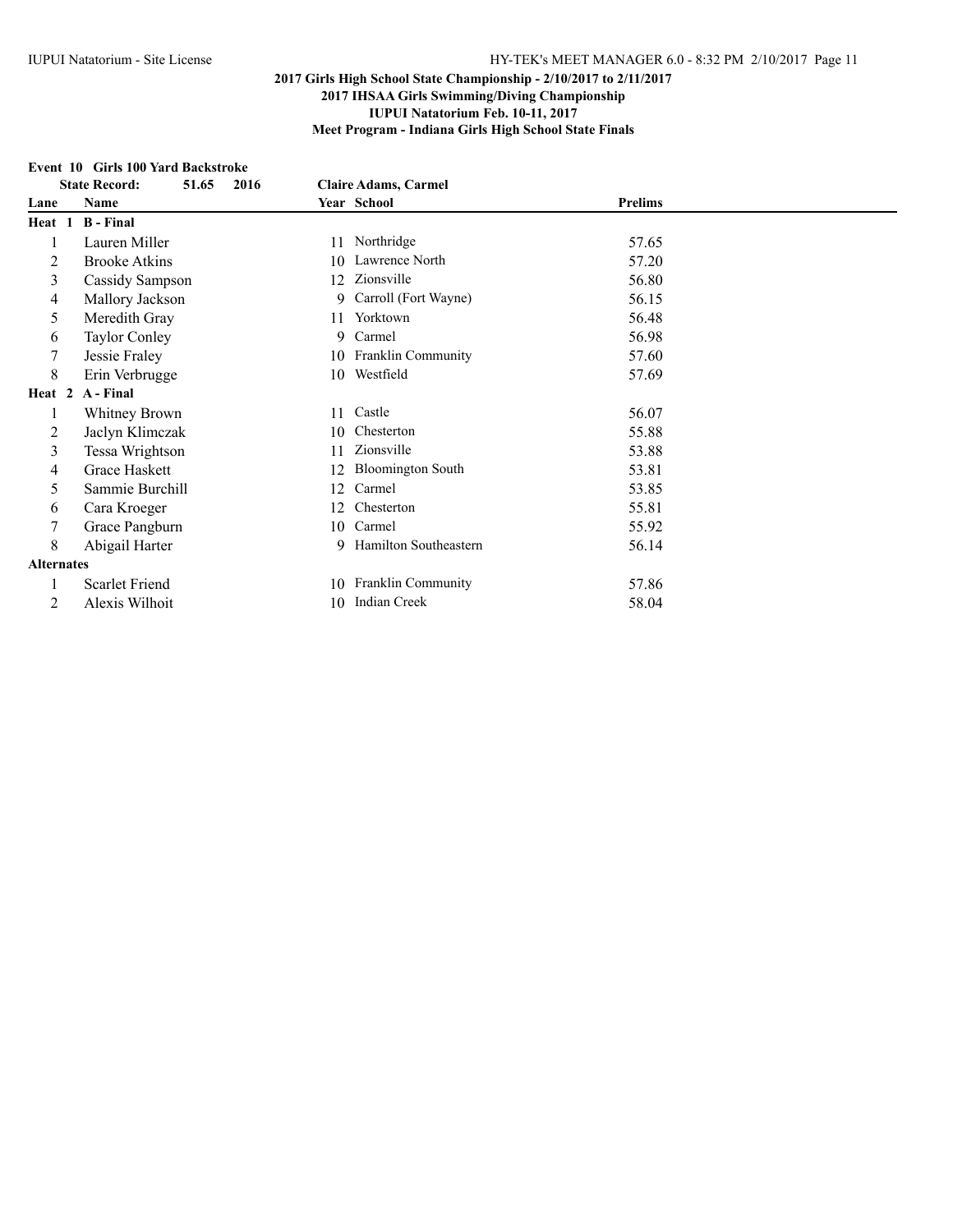# **Event 11 Girls 100 Yard Breaststroke**<br>State Record: 59.63 2015

| <b>State Record:</b><br>59.63<br>2015 |                     | Lillia King, Evans.FJ Reitz |                |
|---------------------------------------|---------------------|-----------------------------|----------------|
| Lane                                  | Name                | Year School                 | <b>Prelims</b> |
| Heat 1                                | <b>B</b> - Final    |                             |                |
| 1                                     | Jenn Gillen         | Chesterton<br>10            | 1:05.64        |
| 2                                     | Gretta DeCoursey    | Zionsville<br>12            | 1:05.31        |
| 3                                     | Elizabeth Simac     | Valparaiso<br>11            | 1:04.98        |
| 4                                     | Aubrey Wing         | Chesterton<br>12            | 1:04.53        |
| 5                                     | Kelsi Artim         | Crown Point<br>12           | 1:04.62        |
| 6                                     | Ali Terrell         | Franklin Community<br>10    | 1:05.11        |
| 7                                     | Miya Wai            | 10 Fishers                  | 1:05.53        |
| 8                                     | Gabi Gilliana       | Wheeler<br>12               | 1:05.69        |
|                                       | Heat 2 A-Final      |                             |                |
| 1                                     | Hope Christy        | 12 North Central (Indpls)   | 1:03.93        |
| 2                                     | Grace Estabrook     | Carmel<br>11                | 1:03.33        |
| 3                                     | Kionna Clayton      | Penn<br>12                  | 1:02.59        |
| 4                                     | <b>Emily Weiss</b>  | Yorktown<br>10              | 59.75          |
| 5                                     | Aislinn Walsh       | South Bend St Joseph<br>10  | 1:01.53        |
| 6                                     | Abigail Kirkpatrick | South Bend Riley<br>12      | 1:02.94        |
| 7                                     | Madison Blakesley   | South Bend Riley<br>11      | 1:03.85        |
| 8                                     | Alex Bader          | Jay County<br>11            | 1:03.94        |
| <b>Alternates</b>                     |                     |                             |                |
|                                       | Cameron Klimczak    | Chesterton<br>12            | 1:05.72        |
| 2                                     | Hannah Haerle       | 10 Castle                   | 1:05.85        |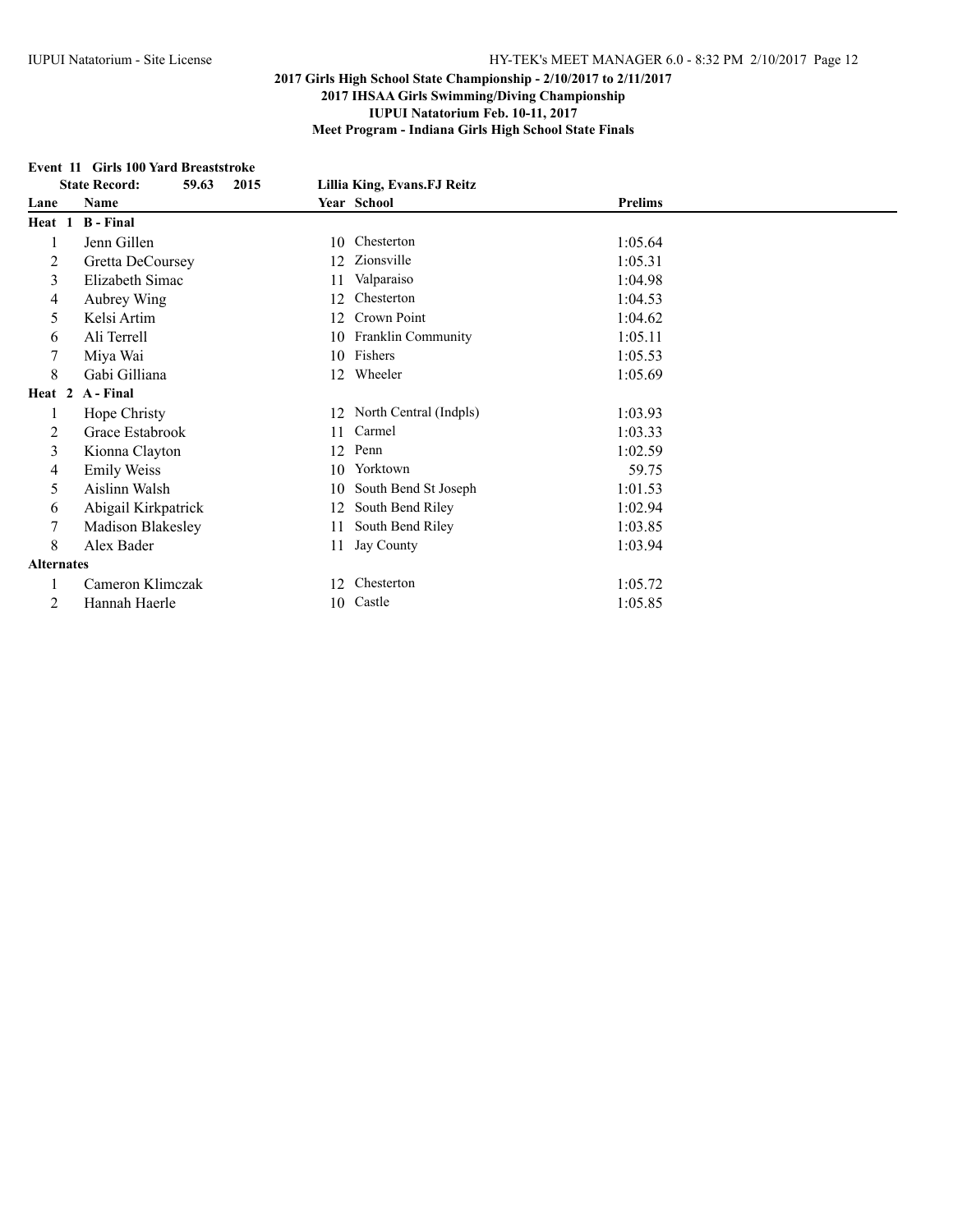#### **Event 12 Girls 400 Yard Freestyle Relay State Record: 3:15.38 2015 Carmel**

| State Record:<br>3:15.38<br><b>ZU15</b><br>Carmel |                                                |                                                 |                                                   |                                                  |  |  |
|---------------------------------------------------|------------------------------------------------|-------------------------------------------------|---------------------------------------------------|--------------------------------------------------|--|--|
|                                                   | <b>Team</b>                                    |                                                 | V. Burchill, K. Lemen, K. Smith, C. Adams         | <b>Prelims</b>                                   |  |  |
| Lane                                              | <b>B</b> - Final                               | Relay                                           |                                                   |                                                  |  |  |
| Heat 1                                            |                                                |                                                 |                                                   |                                                  |  |  |
| 1                                                 | Munster                                        |                                                 |                                                   | 3:35.39                                          |  |  |
|                                                   | 1) Maggie Vaitkus 12<br>5) Brisa Bohling 10    | 2) Megan Wimmer 12<br>6) Jennifer Lockhart 10   | 3) Audrey Beck 10<br>7) Lindsy Vanek 10           | 4) Kay Foley 10<br>8) Isabella Blackford 11      |  |  |
|                                                   |                                                |                                                 |                                                   |                                                  |  |  |
| 2<br>3                                            | Columbus North<br>1) Elizabeth King 9          | 2) Alexandra Nusawardhana 12 3) Olivia Morlok 9 |                                                   | 3:34.05<br>4) Darby Coles 12                     |  |  |
|                                                   | 5) Lauren Mackey 11                            | 6) Karlie Brown 9                               | 7) Abbey Landini 10                               | 8) Erica Samuel 9                                |  |  |
|                                                   |                                                |                                                 |                                                   |                                                  |  |  |
|                                                   | Homestead<br>1) Molly Henson 12                | 2) Megan Johnson 12                             | 3) Sarah Carter 12                                | 3:33.18<br>4) Syd Thrasher 10                    |  |  |
|                                                   | 5) Samantha Hinkleman 11                       | 6) Kendal Sagear 10                             | 7) Cara Allen 12                                  | 8) Katie Walther 9                               |  |  |
|                                                   |                                                |                                                 |                                                   |                                                  |  |  |
| 4                                                 | Zionsville                                     |                                                 |                                                   | 3:30.24                                          |  |  |
|                                                   | 1) Tessa Wrightson 11<br>5) Clarice Miles 12   | 2) Issy Hamilton 10<br>6) Valerie Gayheart 11   | 3) Claudia Pobanz 11<br>7) Cassidy Sampson 12     | 4) Gretta DeCoursey 12<br>8) Claire Brewer 11    |  |  |
|                                                   |                                                |                                                 |                                                   |                                                  |  |  |
| 5                                                 | Fishers<br>1) Amilia Nusbaum 11                |                                                 |                                                   | 3:32.36                                          |  |  |
|                                                   | 5) Sarah Jacobs 11                             | 2) Abigail Jahns 9<br>6) Zoe Luckie 10          | 3) Morgan Booth 10<br>7) Kara Robeson 10          | 4) Lauryn Parrish 12<br>8) Carissa Schneider 12  |  |  |
|                                                   |                                                |                                                 |                                                   |                                                  |  |  |
| 6                                                 | Hamilton Southeastern                          |                                                 |                                                   | 3:33.27                                          |  |  |
|                                                   | 1) Hannah Taylor 12                            | 2) Emily Barnes 11<br>6) Bri Saple 9            | 3) Katie Mueller 10<br>7) Hannah Ballard 12       | 4) Sydney Knurek 12                              |  |  |
|                                                   | 5) Ellie Pedersen 9                            |                                                 |                                                   | 8) Hannah Pugh 10                                |  |  |
| 7                                                 | Castle                                         |                                                 | 3) Hannah Haerle 10                               | 3:34.54                                          |  |  |
|                                                   | 1) Whitney Brown 11<br>5) Sophie Treski 11     | 2) Kaitlyn Porter 9<br>6) Kelly Kolleck 12      | 7) Callie Wilhite 11                              | 4) Krislyn Porter 11<br>8) Maddie Wilson 11      |  |  |
|                                                   |                                                |                                                 |                                                   |                                                  |  |  |
| 8                                                 | Valparaiso                                     |                                                 |                                                   | 3:36.06                                          |  |  |
|                                                   | 1) Marisa Johnson 12<br>5) Peyton Mahlmann 12  | 2) Hannah Shepherd 9<br>6) Kristyn Hoffmann 9   | 3) Grace Cobble 11<br>7) Madeline Miltenberger 11 | 4) Jacklyn Bontrager 10<br>8) Elizabeth Simac 11 |  |  |
|                                                   | Heat 2 A-Final                                 |                                                 |                                                   |                                                  |  |  |
|                                                   |                                                |                                                 |                                                   |                                                  |  |  |
| $\mathbf{1}$                                      | Franklin Community<br>1) Carla Gildersleeve 10 | 2) Ella Pheifer 11                              | 3) Abi Gibson 12                                  | 3:29.90<br>4) Jessie Fraley 10                   |  |  |
|                                                   | 5) Alexandra Hart 9                            | 6) Lina Caudill 9                               | 7) Sarah Hoffman 9                                | 8) Anna McCahill 11                              |  |  |
|                                                   |                                                |                                                 |                                                   |                                                  |  |  |
| 2                                                 | Chesterton<br>1) Andrea Hanas 12               | 2) Lauryn Kallay 11                             | 3) Jaclyn Klimczak 10                             | 3:28.25<br>4) Amy Socha 12                       |  |  |
|                                                   | 5) Cameron Klimczak 12                         | 6) Jadah Eshenaur 10                            | 7) Abi Raines 9                                   | 8) Katie Craig 11                                |  |  |
|                                                   |                                                |                                                 |                                                   | 3:27.57                                          |  |  |
| 3                                                 | Carroll (Fort Wayne)<br>1) Abigail Johnston 12 | 2) Avery Brooks 10                              | 3) Mya VanderHagen 9                              | 4) Mallory Jackson 9                             |  |  |
|                                                   | 5) Gretchen Kraus 10                           | 6) Veronica Lantz 9                             | 7) Grace Hanna 9                                  | 8) Abigail Young 12                              |  |  |
|                                                   | Carmel                                         |                                                 |                                                   | 3:25.51                                          |  |  |
| 4                                                 | 1) Caroline Schultz 12                         | 2) Kendra Bowen 10                              | 3) Morgan Grout 12                                | 4) Emma Nordin 12                                |  |  |
|                                                   | 5) Trude Rothrock 11                           | 6) Kelly Pash 10                                | 7) Ashlyn Underhill 10                            | 8) Sammie Burchill 12                            |  |  |
| 5                                                 | Penn                                           |                                                 |                                                   | 3:27.55                                          |  |  |
|                                                   | 1) Meagan Ronci 12                             | 2) Madilyn Ziegert 10                           | 3) Kayla Molnar 12                                | 4) Makenna Bottorff 11                           |  |  |
|                                                   | 5) Megan Rach 9                                | 6) Kionna Clayton 12                            | 7) Taylor Bush 12                                 | 8) Ally Langfeldt 11                             |  |  |
| 6                                                 | <b>Bloomington South</b>                       |                                                 |                                                   | 3:28.12                                          |  |  |
|                                                   | 1) Grace Haskett 12                            | 2) Phoebe Rensink 10                            | 3) Celina German 12                               | 4) Mackenzie Looze 11                            |  |  |
|                                                   | 5) Emily Long 11                               | 6) Anne Levy 10                                 | 7) Emily Massengale 9                             | 8) Hannah Kunzman 12                             |  |  |
| 7                                                 | North Central (Indpls)                         |                                                 |                                                   | 3:29.65                                          |  |  |
|                                                   | 1) Kathleen Hanley 12                          | 2) Shannon Glesing 12                           | 3) Margaret McPherson 9                           | 4) Hope Christy 12                               |  |  |
|                                                   | 5) Holle Guntz 10                              | 6) Ashton Hillenbrand 10                        | 7) Delaney Isakson 10                             | 8) Mary Kaitlyn McPherson 11                     |  |  |
| 8                                                 | Northridge                                     |                                                 |                                                   | 3:30.01                                          |  |  |
|                                                   | 1) Lauren Miller 11                            | 2) Kenzie Weber 9                               | 3) Sydnee Emerson 11                              | 4) Katie Hughes 12                               |  |  |
|                                                   | 5) Jenna Miller 11                             | 6) Caitlin Clark 9                              | 7) Jenna Nethercutt 9                             | 8) August Hartzell 12                            |  |  |